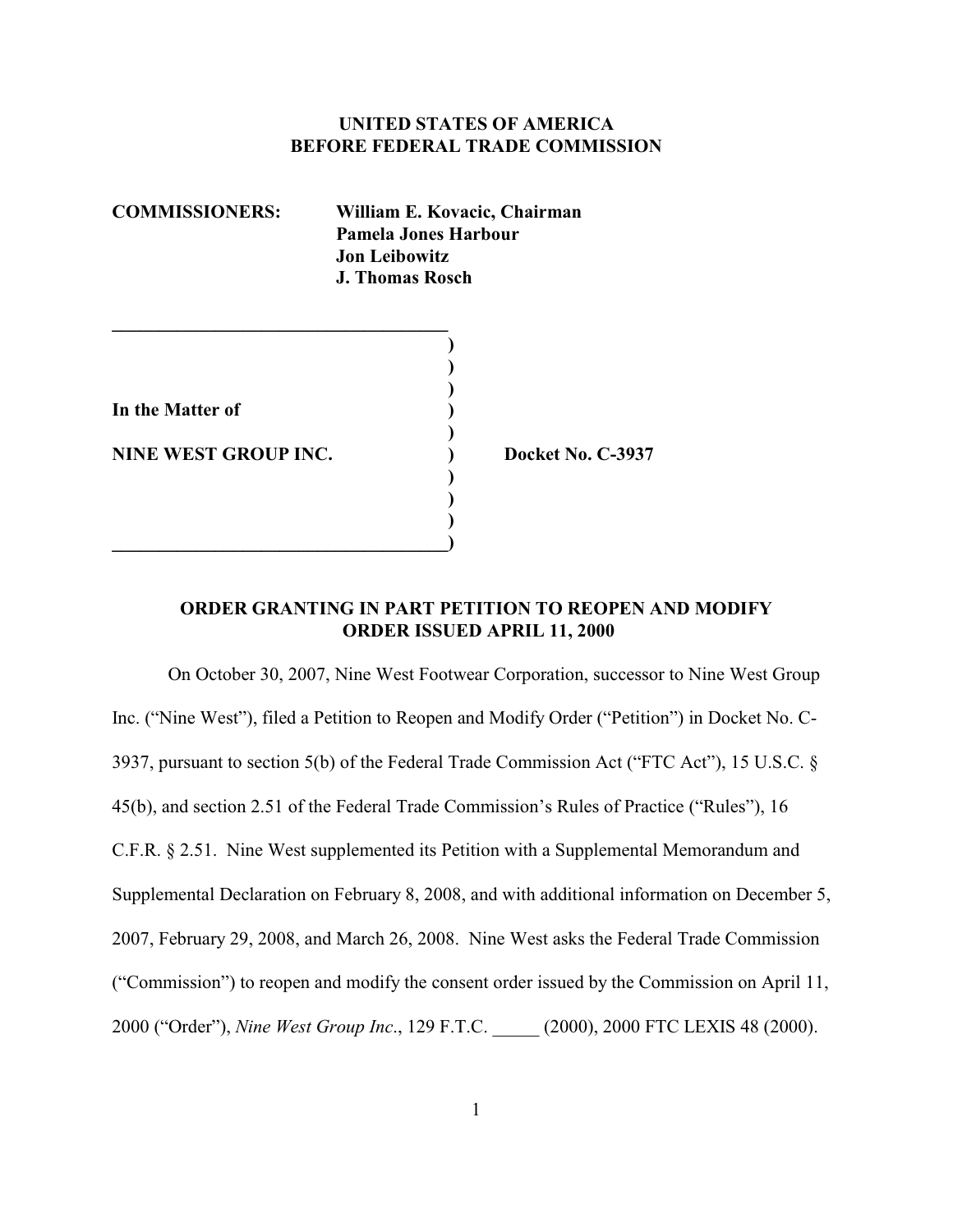Nine West requests that the Commission set aside Paragraph II of the Order, which prohibits Nine West from entering into agreements to fix, control, or maintain resale prices ("resale price maintenance agreements" or "RPM"). Nine West argues that the Supreme Court's decision in *Leegin Creative Leather Products, Inc. v. PSKS, Inc.* ("*Leegin*"),<sup>1</sup> changed the law governing resale price maintenance agreements so that agreements that were *per se* unlawful at the time the Order was issued must now be subject to a rule of reason analysis to determine their legality. Nine West asks that, in light of this change in the law, the Commission reopen the Order and set aside its prohibitions as no longer necessary or appropriate under the new law. Nine West also seeks reopening and modification under the public interest standard. Among other arguments, Nine West states that because of these changed conditions of law and the public interest, it should be allowed to engage in resale price maintenance agreements to maintain favorable brand equity, to counter free-riding, and to enter into agreements now available to its competitors.

Nine West's Petition was placed on the public record for comment for thirty days pursuant to Section 2.51 of the Commission's Rules. Two public comments were received, one from the American Antitrust Institute and one from a number of State Attorneys General. The commenters urge the Commission to deny the Petition. Pursuant to Rule 2.51, the Commission must act on the Petition no later than 120 days from the date the petition was filed. That 120 day period would have expired on February 27, 2008, but Nine West extended the period for Commission action until May 16, 2008, in part to allow the Commission to consider Nine West's supplemental materials.

\_\_ U.S. \_\_, 127 S.Ct. 2705 (2007), 2007-1 Trade Cases ¶ 75,753, overruling *Dr. Miles* <sup>1</sup> *Medical Co. v. John D. Park & Sons Co.* 220 U.S. 373 (1911).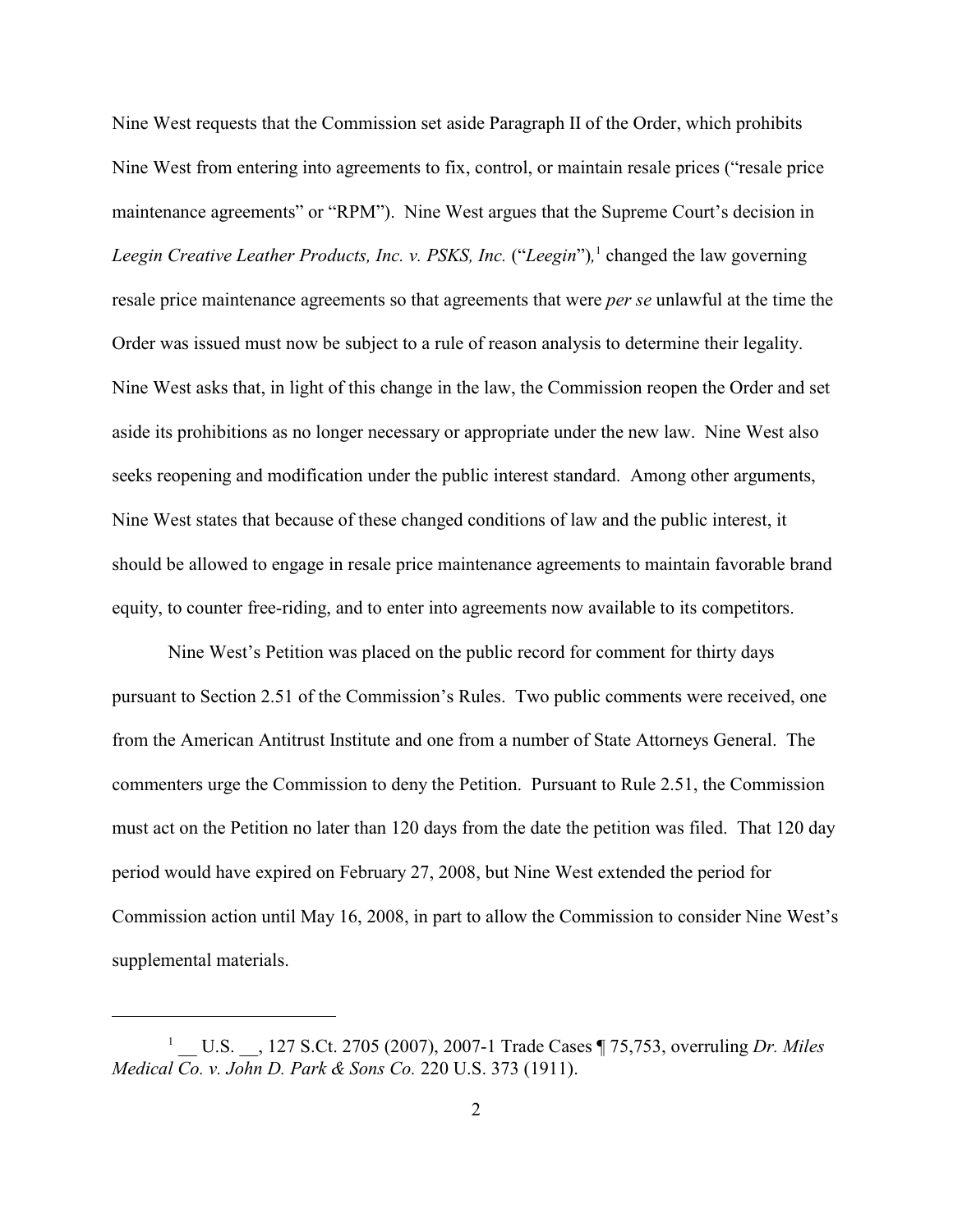For the reasons discussed below, the Commission has determined that Nine West has shown that changed conditions of law require reopening and modifying the Order to set aside Paragraph II of the Order. Consequently, the Commission has modified the Order in part to allow Nine West to engage in resale price maintenance agreements. However, the Commission is modifying the compliance report provision of the Order to require Nine West to file periodic reports describing its use, if any, of resale price maintenance agreements.

# **I.**

## *THE COMPLAINT AND ORDER*

The Complaint in this case alleged that Nine West violated Section 5 of the Federal Trade Commission Act, 15 U.S.C. § 45, by engaging, in combination with its dealers, in a course of conduct to maintain the resale prices at which dealers sell Nine West branded products. The Complaint said the purpose and effect of this practice was to "restrain unreasonably and to hinder competition in the sale of footwear in the United States" and to deprive consumers of the benefits of competition.<sup>2</sup> The Complaint noted that "[p]rices to consumers of Nine West products [have] increased. . . . and [p]rice competition among retail dealers with respect to the sale of Nine West products has been restricted."<sup>3</sup>

The Order, which was entered into with Nine West's consent, prohibits Nine West, its successors and assigns, from engaging in any form of resale price maintenance. Specifically, the Order prohibits Nine West from fixing, controlling, or maintaining the resale price a dealer may

<sup>&</sup>lt;sup>2</sup> Nine West Group Inc. Docket No. C-3937, 129 F.T.C. , 2000 FTC LEXIS 48 (2000), Complaint at ¶8 (available online at http://www.ftc.gov/os/caselist/c3937.shtm).

 $^{3}$  *Id.* at **[8.**]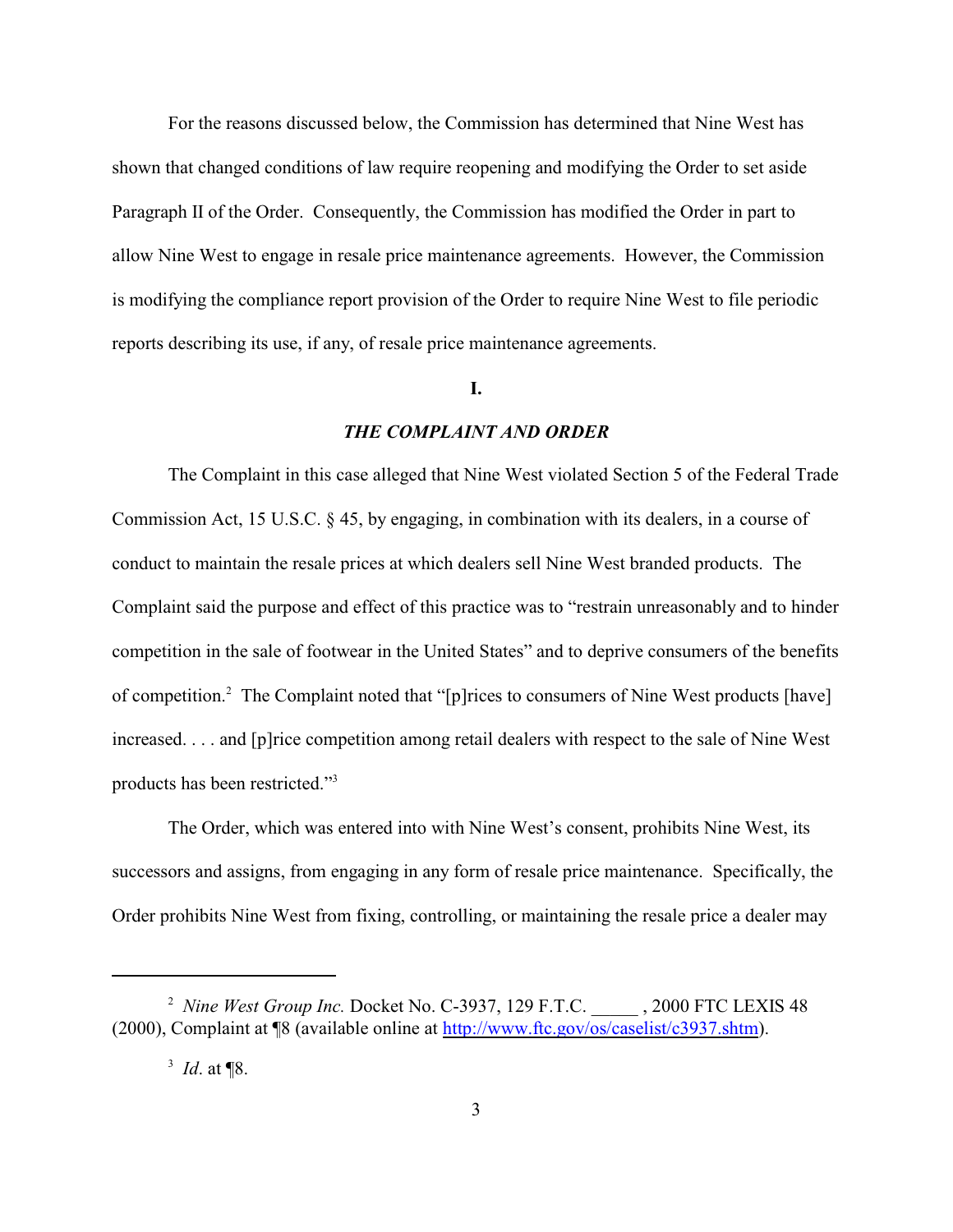advertise, promote, offer for sale any Nine West Products,<sup>4</sup> or coercing, pressuring, or otherwise securing a commitment from any dealer to maintain a resale price for Nine West Products.<sup>5</sup> The Order also imposed a ten-year ban on Nine West adopting, maintaining, enforcing or threatening any policy that: (1) the dealer is subject to warning or partial or temporary suspension or termination if it sells, promotes, or advertises Nine West Products below any resale price designated by Nine West, and (2) the dealer will be subject to a greater sanction if it continues or renews selling, offering for sale, promoting, or advertising any Nine West Products below any designated resale price. The Order expires by its terms, after twenty years.<sup>7</sup>

<sup>7</sup> Order Paragraph VII.

Order Paragraph II.A. Nine West Products is defined as all women's footwear sold <sup>4</sup> under brand labels owned by Nine West. Order Paragraph I.C.

 $5$  Order Paragraphs II.B and II.C.

 $6$  Order Paragraph II.D. Nine West is not prohibited from unilaterally announcing its resale prices in advance and refusing to deal with those dealers who fail to comply, consistent with the Supreme Court's decision in *United States v. Colgate & Co.*, 250 U.S. 300 (1919). Additionally, the Order does not prohibit Nine West from establishing and maintaining cooperative advertising programs as long as such programs are not a part of a resale price maintenance scheme. For a period that expired in 2005, Order Paragraph III required Nine West to include in any list advertising, book, catalogue, or promotional material where it suggested any resale price for any Nine West Products to dealers, a statement emphasizing that the retailers are free to determine their own prices for advertising and selling Nine West Products.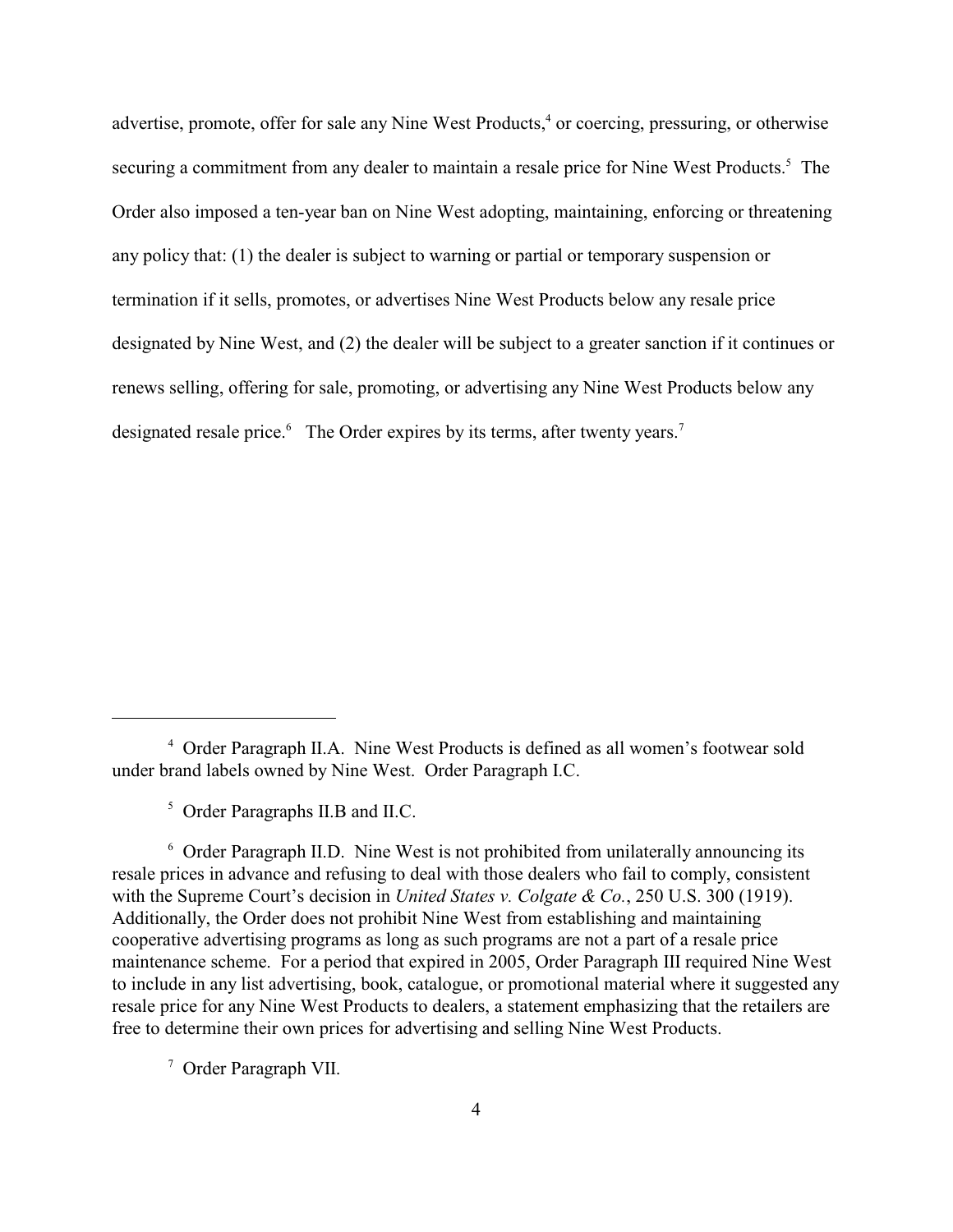## *NINE WEST'S PETITION*

Nine West requests that the Commission set aside Paragraph II, which contains all of the prohibitions relating to minimum resale price maintenance agreements. Nine West argues that the relief it is seeking is required by changed conditions of law and the public interest. Nine West asserts that the Supreme Court's *Leegin* decision, which held that minimum resale price maintenance should no longer be treated as *per se* unlawful but should be analyzed under the rule of reason, constitutes a "dramatic change in antitrust law" and requires the Commission to reexamine the Order in this matter.<sup>8</sup>

Nine West also argues that "considerations of fairness and the public interest likewise necessitate that Paragraph II of the Order be modified."<sup>9</sup> Nine West further claims that it is at a competitive disadvantage because other competitors may use RPM – in light of *Leegin*. For this reason, Nine West contends it is not in the public interest to deny it the ability to form resale price maintenance agreements and take advantage of the procompetitive effects described in the Supreme Court's decision.

### **III.**

#### *STANDARDS FOR REOPENING AND MODIFICATION OF COMMISSION ORDERS*

Section 5(b) of the FTC Act, 15 U.S.C. § 45, provides that the Commission shall reopen an order to consider whether it should be modified if the respondent "makes a satisfactory showing that changed conditions of law or fact" require such modification. A satisfactory

5

<sup>&</sup>lt;sup>8</sup> Petition at 2.

 $9$  Id.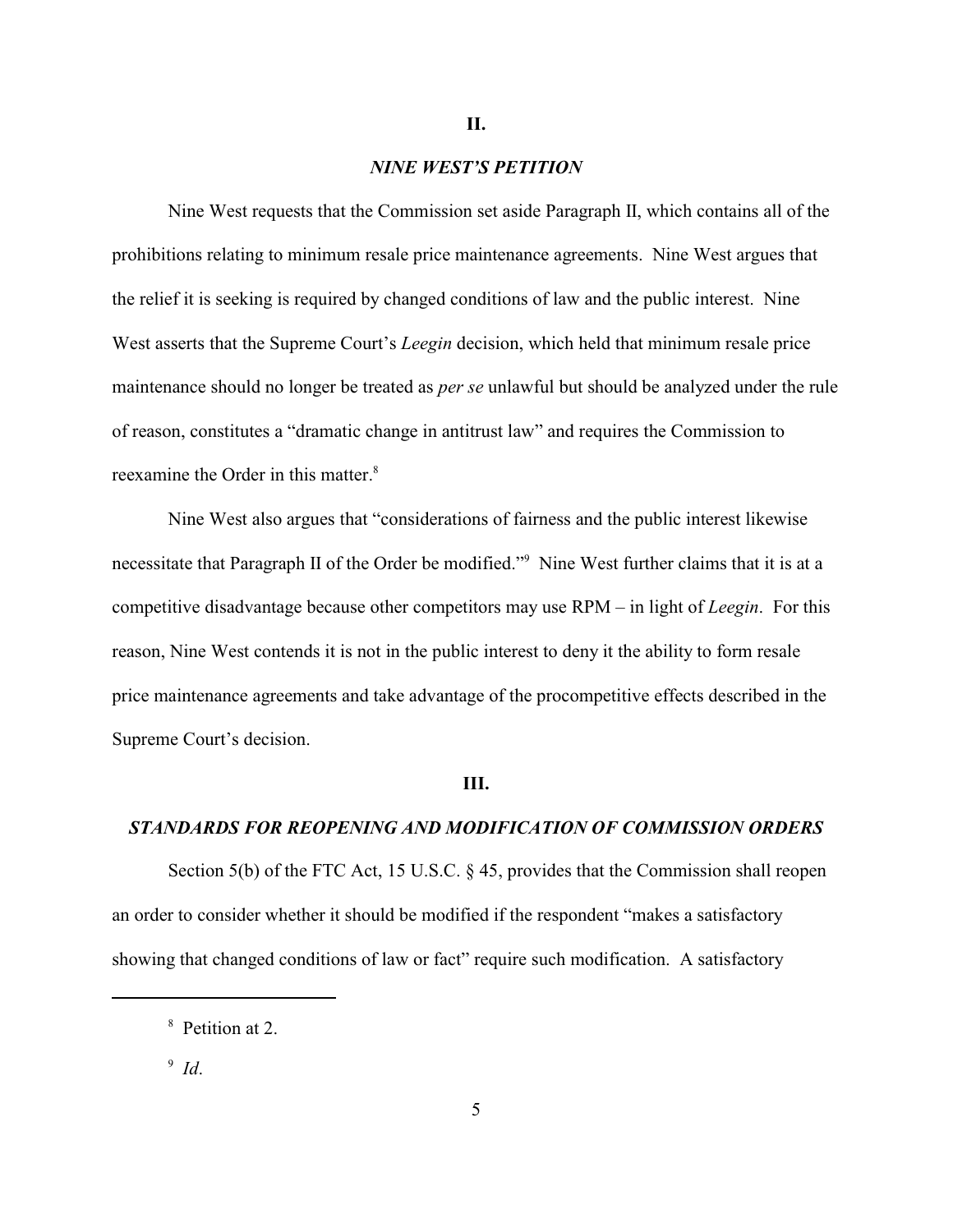showing sufficient to require reopening is made when a request to reopen identifies significant changes in circumstances and shows that the changes eliminate the need for the order or make continued application of it inequitable or harmful to competition. *Louisiana-Pacific Corp.*, Docket No. C-2956, Letter to John C. Hart (June 4, 1986), at 4; *See* S.Rep. No. 96-500, 96th Cong. 2d Sess. 9 (1979)(significant changes or changes causing unfair disadvantage); *Phillips Petroleum Co.*, Docket No. C-1088, 78 F.T.C. 1573, 1575 (1971)(no modifications for changes reasonably foreseeable at time of consent negotiations); *Union Carbide Corp.*, Docket No. C-2902, 108 F.T.C. 184, 186 (1986)(must show changes in statutory or decisional law that have the effect of bringing the provisions into conflict with existing law, citing, *System Federation No. 91 v. Wright*, 364 U.S. 642 (1961)).<sup>10</sup>

The Commission also may modify an order pursuant to section 5(b) when, although changed circumstances would not require reopening, the Commission determines that the public interest requires such action. Thus, Section 2.51 of the Commission's Rules of Practice and Procedure, as amended, invites respondents in petitions to reopen to show how the public interest warrants the modification. In the case of a request for modification based on public interest grounds, a petitioner must make a *prima facie* "satisfactory showing" of a legitimate public interest reason or other reason justifying the requested modification.

The language of section 5(b) anticipates that the petitioner bears the burden to make the requisite satisfactory showing of changed conditions to obtain reopening of the order. The

<sup>&</sup>lt;sup>10</sup> In *Union Carbide*, the Commission refused to reopen and modify Union Carbide's Order prohibiting exclusive dealing arrangements on the basis of a change in law because exclusive dealing arrangements always were considered under the rule of reason and "Carbide's asserted changes in law, at most, reflect a shift in focus among the several factors traditionally considered under a rule of reason analysis as applied to exclusive dealing." 108 F.T.C. at 186.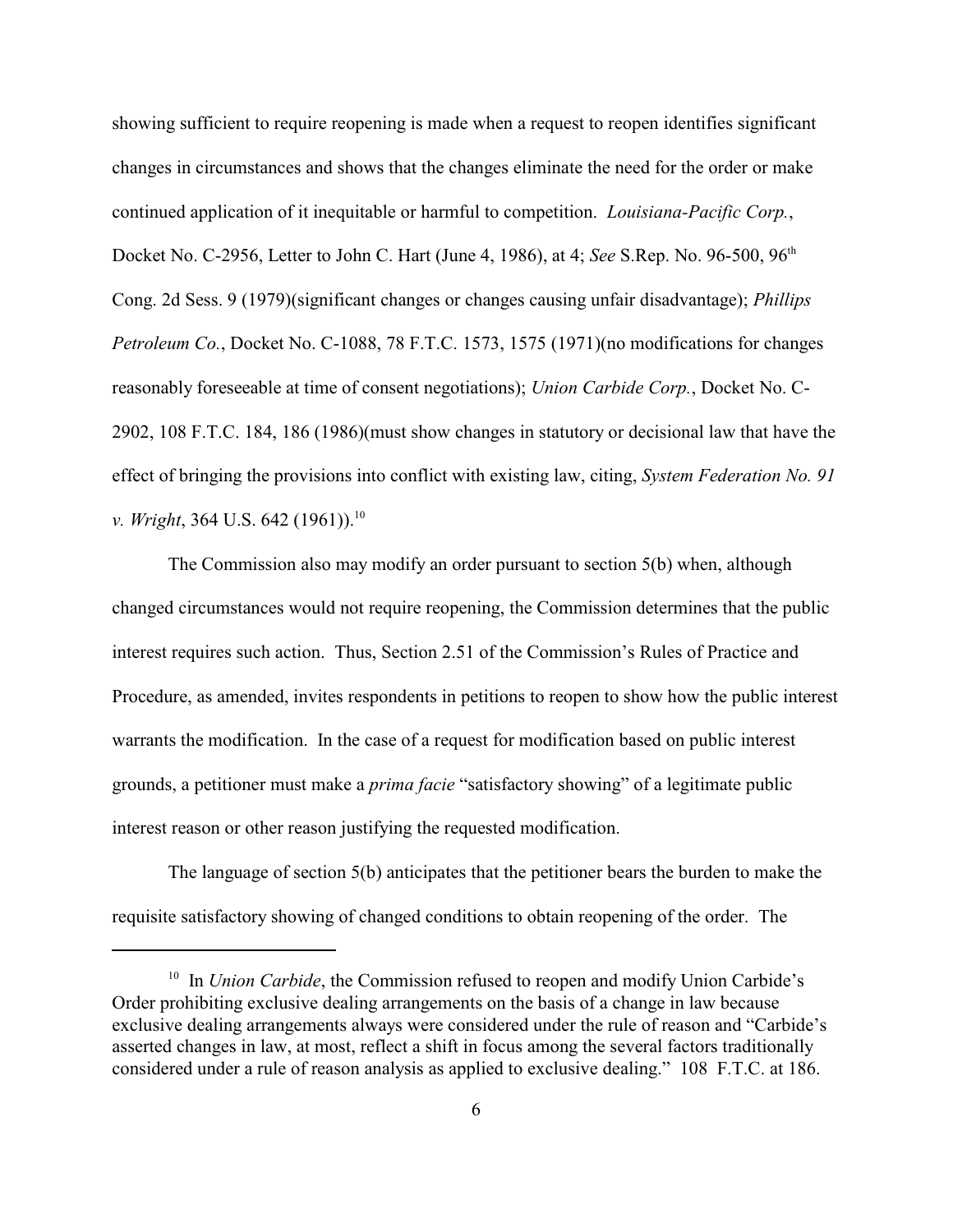legislative history also makes clear that the petitioner has the burden of showing, other than by conclusory statements, why changed circumstances require the Commission to modify the order.<sup>11</sup> If the Commission determines that the petitioner has made the necessary showing, the Commission must reopen the order to consider whether modification is required and, if so, the nature and extent of the modification. The Commission is not required to reopen the order, however, if the petitioner fails to meet its burden of making the satisfactory showing required by the statute. The petitioner's burden is not a light one given the public interest in the finality of Commission orders. *See Federated Department Stores, Inc. v. Moitie*, 452 U.S. 394, 400-03 (1981)(strong public interest considerations support repose and finality).

**IV.**

# *NINE WEST HAS DEMONSTRATED CHANGED CONDITIONS OF LAW THAT REQUIRE REOPENING AND MODIFYING THE ORDER*

Based on the information provided by Nine West and other available information, the Commission has determined that Nine West has made a satisfactory showing that changes in law require reopening the proceeding and modifying Paragraph II of the Order.

## **A. Analytical Framework**

The Commission previously reopened and modified an order based on a change of law when the Supreme Court replaced a *per se* analysis with a rule of reason analysis for non-price vertical restraints. In 1989, the Commission set aside the order in *Sharp Electronics*

 $11$  The Commission properly may decline to reopen an order if a request is "merely" conclusory or otherwise fails to set forth specific facts demonstrating in detail the nature of the changed conditions and the reasons why these changed conditions require the requested modification of the order." S. Rep. No. 96-500, 96<sup>th</sup> Cong., 1<sup>st</sup> Sess. 9-10 (1979). *See also* Rule 2.51(b), which requires affidavits in support of petitions to reopen and modify.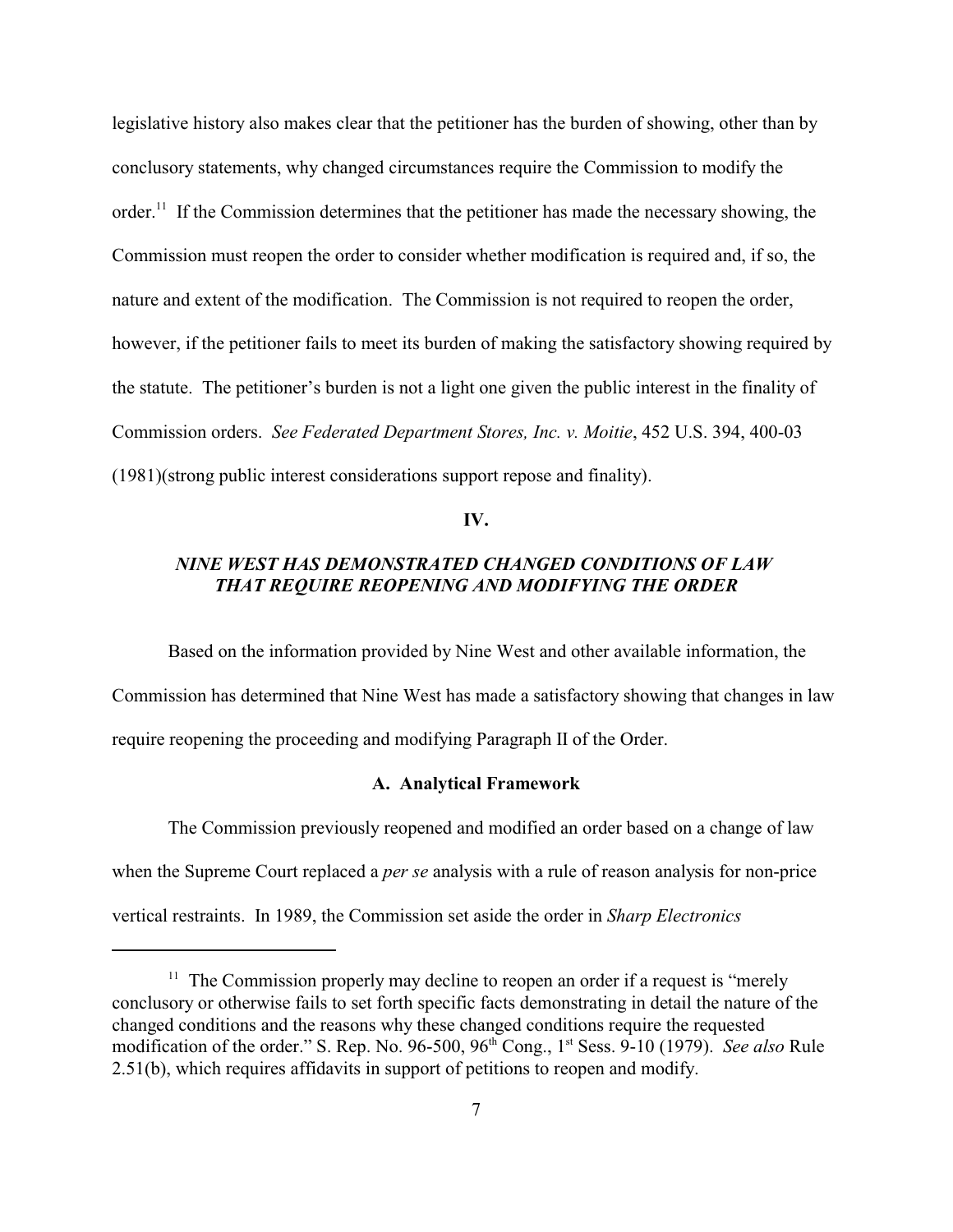*Corporation*, which prohibited Sharp Electronics from engaging in non-price vertical restraints, such as territorial restrictions.<sup>12</sup> At the time the order was entered, all vertical restrictions – price and non-price – were *per se* unlawful under *U.S. v. Arnold Schwinn & Co.*, 388 U.S. 365 (1967). The Commission vacated the *Sharp Electronics* order based upon the change of law enunciated in *Continental T.V., Inc. v. GTE Sylvania Inc.,* 433 U.S. 36 (1977)("*GTE Sylvania*") and its progeny, which changed the test for non-price vertical restraints from *per se* condemnation to the rule of reason.

In 2000, when the Commission issued this Order, the rule of *Dr. Miles Medical Co. v. John D. Park & Sons, Co.*, 220 U.S. 373 (1911), forbade all minimum resale price maintenance agreements as unlawful *per se*.<sup>13</sup> In *Leegin*, the Supreme Court overruled *Dr. Miles* in holding that minimum resale price maintenance agreements should be analyzed under the rule of reason.<sup>14</sup> Citing cases such as *GTE Sylvania Inc., Business Electronics Corp. v. Sharp Electronics Corp.*, 485 U.S. 717 (1988), and *State Oil Co. v. Khan*, 522 U.S. 3 (1997), <sup>15</sup> the Court noted that the reasoning of its more recent jurisprudence rejected the rationales on which *Dr. Miles* was based.

<sup>&</sup>lt;sup>12</sup> Sharp Electronics Corporation, Docket No. C-2574, 84 F.T.C. 743 (1974), reopened and modified, 112 F.T.C. 303 (1989)("*Sharp Electronics*"). The complaint in Sharp Electronics did not allege that the non-price vertical restraints had been used as part of an unlawful minimum resale price maintenance agreement.

<sup>&</sup>lt;sup>13</sup> On a number of occasions from the mid-1970s until *Leegin*, the Supreme Court had said that the *per se* rule of *Dr. Miles* remained good law.*See*, *e.g., Continental T.V., Inc. v. GTE Sylvania Inc.*, 433 U.S. 36, 68-69 (1977); *Monsanto Co. v. Spray-Rite Service Corp.* 465 U.S. 752, 761, 769 (J. Brennan, concurring); and *Business Electronics Corp. v. Sharp Electronics Corp.*, 485 U.S. 717, 724 (1988).

<sup>&</sup>lt;sup>14</sup> See, generally, Leegin, 127 S.Ct. 2705.

<sup>&</sup>lt;sup>15</sup> Leegin, 127 S.Ct. at 2712-25.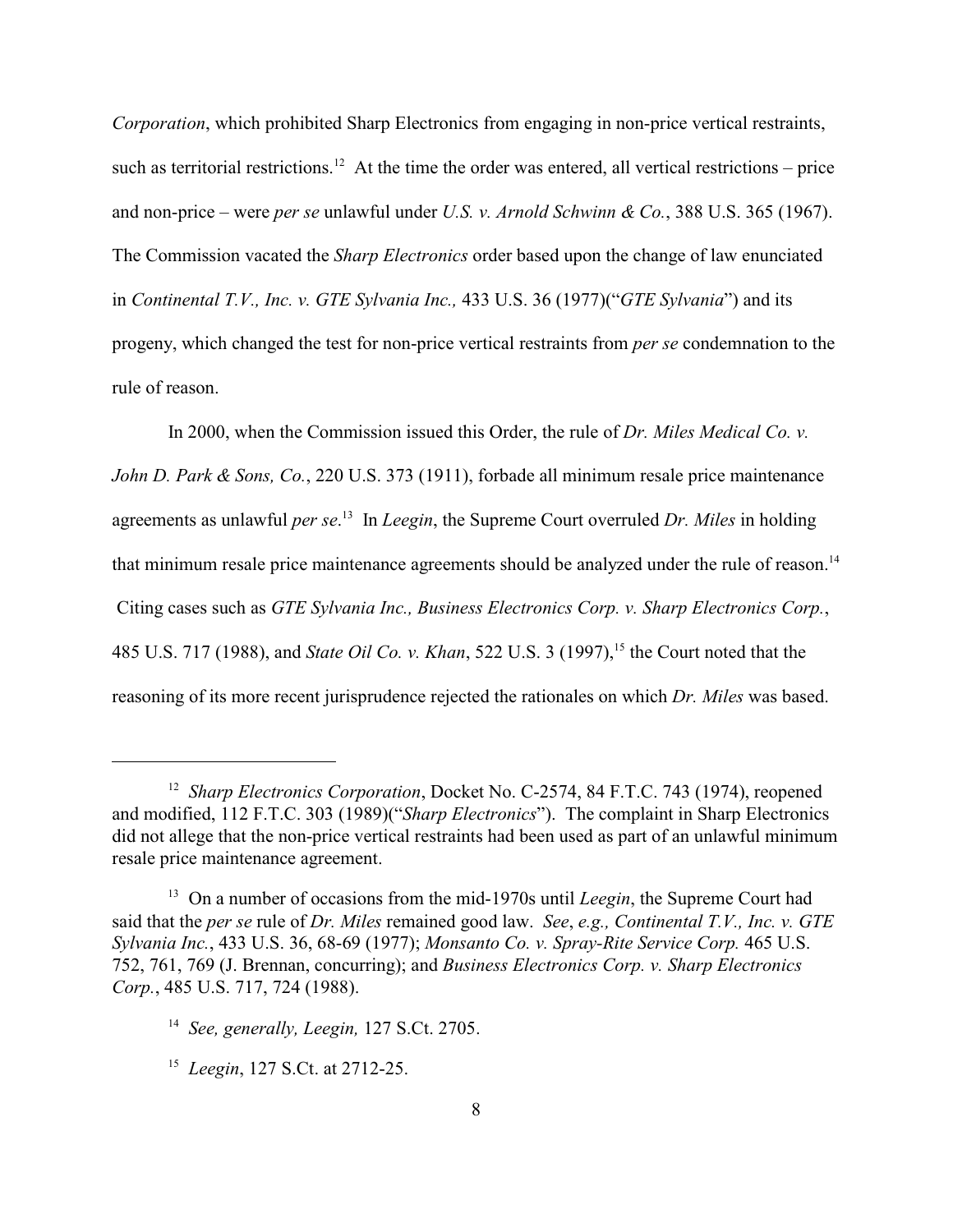As it abandoned the *per se* prohibition of *Dr. Miles*, the Court cautioned that it was not declaring RPM to be *per se* legal. *Leegin* summarized some of the possible procompetitive and anticompetitive consequences of resale price maintenance.<sup>16</sup> The Court explained that RPM might stimulate interbrand competition and have a procompetitive effect on competition, so that RPM does not meet the *per se* illegality standard of a practice that "always or almost always tends to restrict competition and decrease output."<sup>17</sup> At the same time, after reviewing the potential anticompetitive effects of RPM, the Court said: "[a]s should be evident, the potential anticompetitive consequences of vertical price restraints must not be ignored or underestimated."<sup>18</sup> In light of these potential adverse effects, the Court further observed that "[i]f the rule of reason were to apply to vertical price restraints, courts would have to be diligent in eliminating their anticompetitive uses from the market." $19$ 

The Court's comments about the possible competitive harms of RPM, and its caution to lower courts "to be diligent in eliminating their anticompetitive uses from the market," can usefully be understood in the context of the debate between the *Leegin* majority and the dissent about the wisdom of abandoning the *per se* ban of *Dr. Miles*. The dissent argued that the majority had slighted the potential anticompetitive consequences of  $RPM<sup>20</sup>$ . The majority's recitation of examples of some of the possible competitive harms and its call for "diligent"

 $^{18}$  *Id.* 

<sup>19</sup> *Id.* at 2719.

<sup>20</sup> *Id.* at 2725-2737 (J. Breyer, dissenting).

<sup>&</sup>lt;sup>16</sup> See, id., generally.

<sup>&</sup>lt;sup>17</sup> *Id.* at 2717 (*citing to Business Electronics Corp.*, 485 U.S. at 723).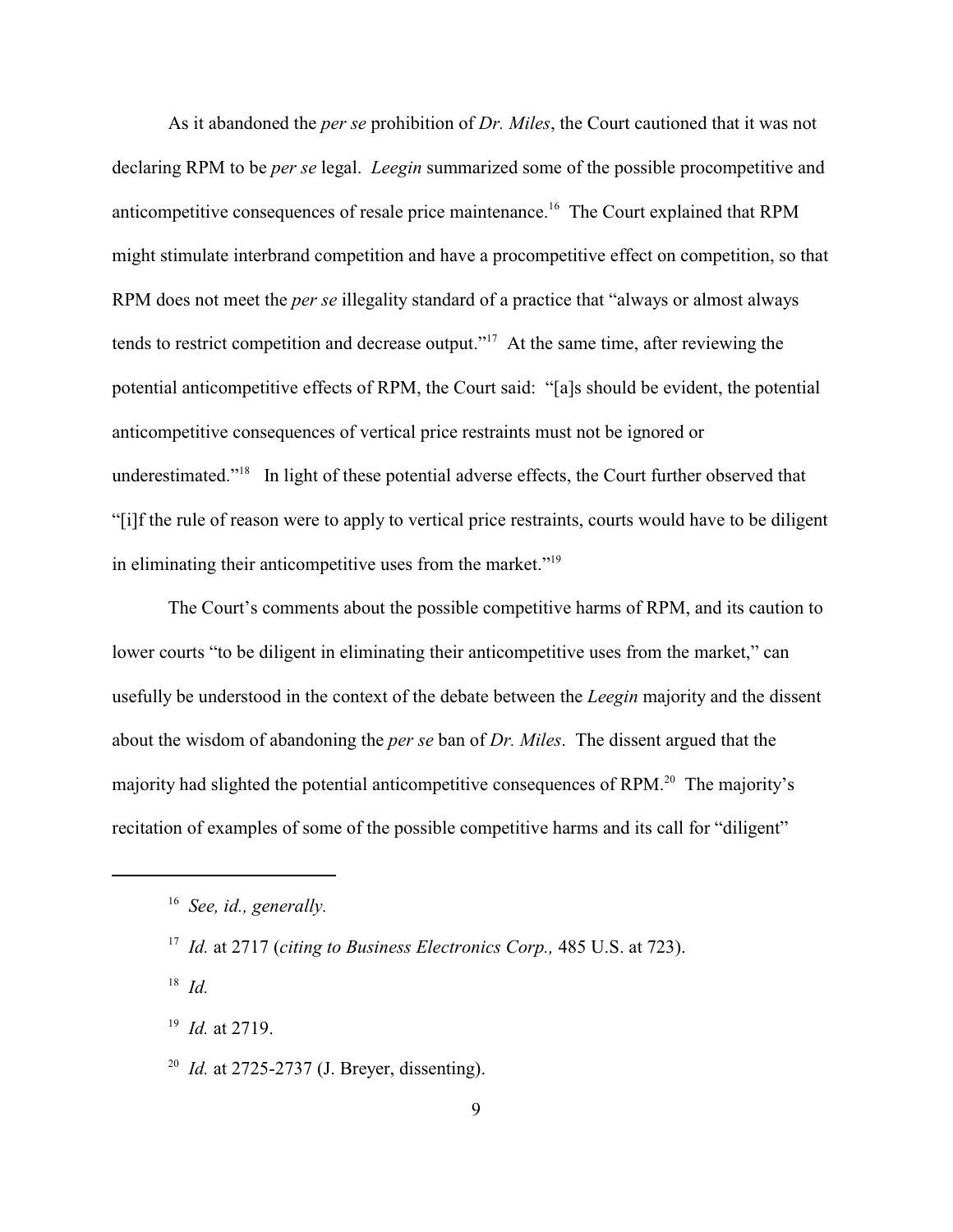efforts by the lower courts to be attentive to these harms can be seen as an attempt to provide assurances that the Court foresaw a useful role for continued antitrust scrutiny of RPM. 21

These passages provide important guidance for the Commission's review of the Nine West Petition. They correctly can be taken as an admonition, not only to the lower courts, but also to enforcement agencies, to take careful account of possible anticompetitive harms in the treatment of RPM matters under a rule of reason framework. To inform the future analysis of RPM and, perhaps, to respond to the dissent's argument that a rule of reason inquiry would prove in practice to be unmanageable, the *Leegin* Court described some factors that might be used to identify conditions in which RPM posed greater anticompetitive potential.

One factor is the source of the resale price maintenance program: if retailers were the impetus for the adoption of RPM, that could indicate the existence of a retailer cartel or support for a dominant, inefficient retailer.<sup>22</sup> A second factor is whether RPM programs were ubiquitous in an industry.<sup>23</sup> In that regard, the Court said "[re]sale price maintenance should be subject to more careful scrutiny, . . . if many competing manufacturers adopt the practice.<sup> $24$ </sup> A third factor is whether the practice is likely to increase prices because a manufacturer or retailer is a

<sup>&</sup>lt;sup>21</sup> After reviewing the potential anticompetitive effects of RPM, the *Leegin* majority said: "As should be evident, the potential anticompetitive consequences of vertical price restraints must not be ignored or underestimated." *Id*. at 2717.

 $^{22}$  *Id.* at 2719.

 $^{23}$  *Id.* 

 $^{24}$  *Id*.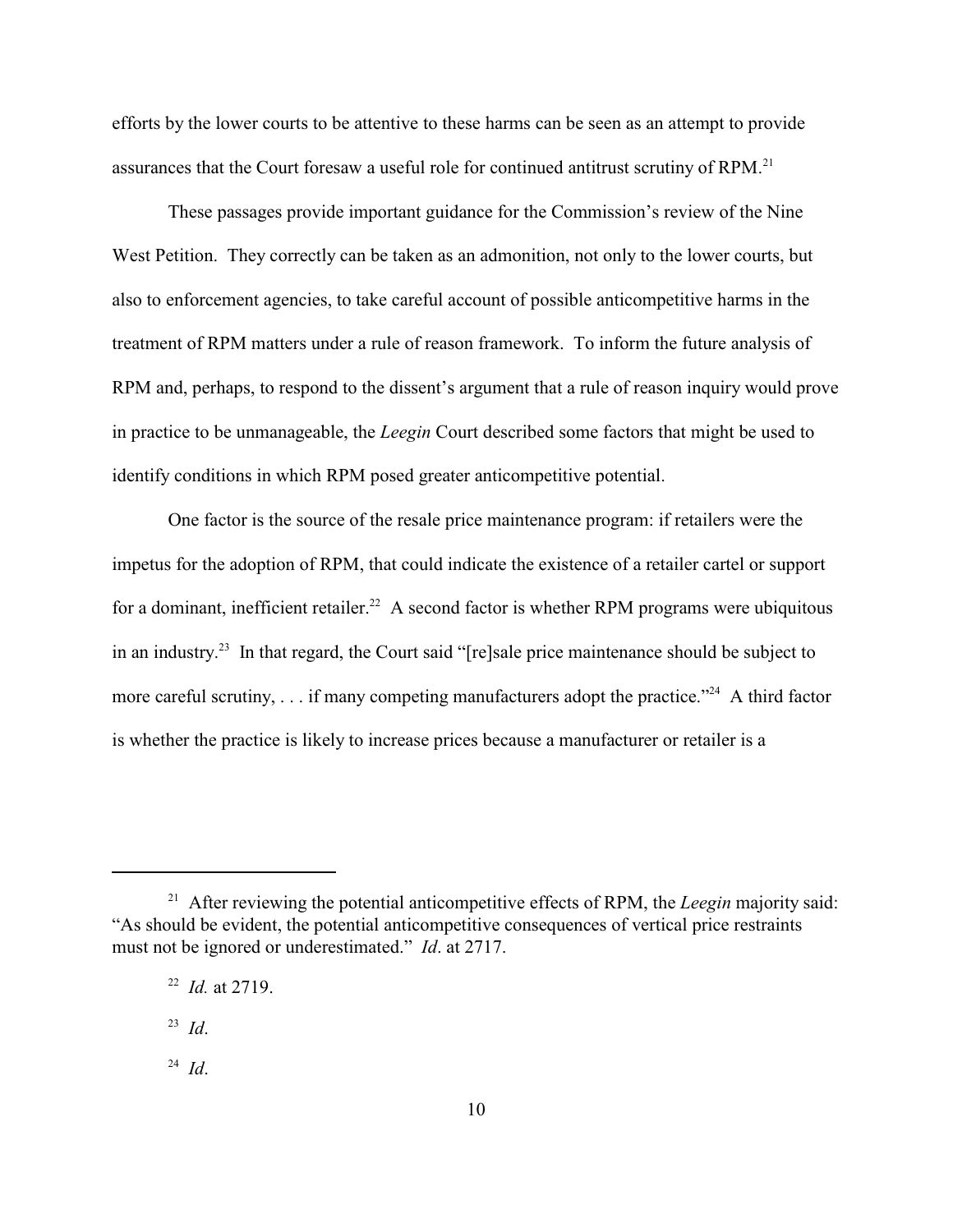dominant player in the market in which it competes. The Court explained that these were relevant factors to an inquiry into the anticompetitive effect of RPM.<sup>25</sup>

These considerations lead us to conclude that the change in the rule for RPM from *per se* condemnation to a rule of reason analysis does not by itself dictate that we vacate the minimum RPM prohibitions in the *Nine West* order. In the *Sharp Electronics* order modification, the Commission addressed the question of whether Sharp Electronics showed that the changes in the law eliminated the need for the order or made continued application of the order inequitable or harmful to competition. We said:

However, this showing [of change from *per se* to rule of reason analysis] alone, without further showing that the order's prohibitions cannot be justified under current law, would be insufficient to require reopening. This is because the challenged vertical restrictions, although not *per se* unlawful, may nonetheless be unreasonable. If so, the order's prohibitions would be consistent with existing  $law.<sup>26</sup>$ 

Our obligation is to ask whether a modification is appropriate in light of *Leegin*'s cautions about the circumstances in which the establishment of an RPM program could be anticompetitive and subject to prohibition under the rule of reason.

*Leegin* did not spell out which variation of the rule of reason should be applied to RPM going forward. The analytical options would include the elaborate, comprehensive inquiry suggested in decisions such as *Board of Trade of Chicago v. United States*, 246 U.S. 231 (1918), or a truncated rule of reason analysis, such as the type applied by the Supreme Court<sup>27</sup> and the

 $^{25}$  *Id.* 

<sup>&</sup>lt;sup>26</sup> *Sharp Electronics*, 112 F.T.C. at 306.

<sup>&</sup>lt;sup>27</sup> See, generally, Federal Trade Comm'n v. Indiana Fed'n of Dentists, 476 U.S. 447 (1986); *National Collegiate Athletic Ass'n v. Board of Regents of Univ. of Oklahoma*, 468 U.S.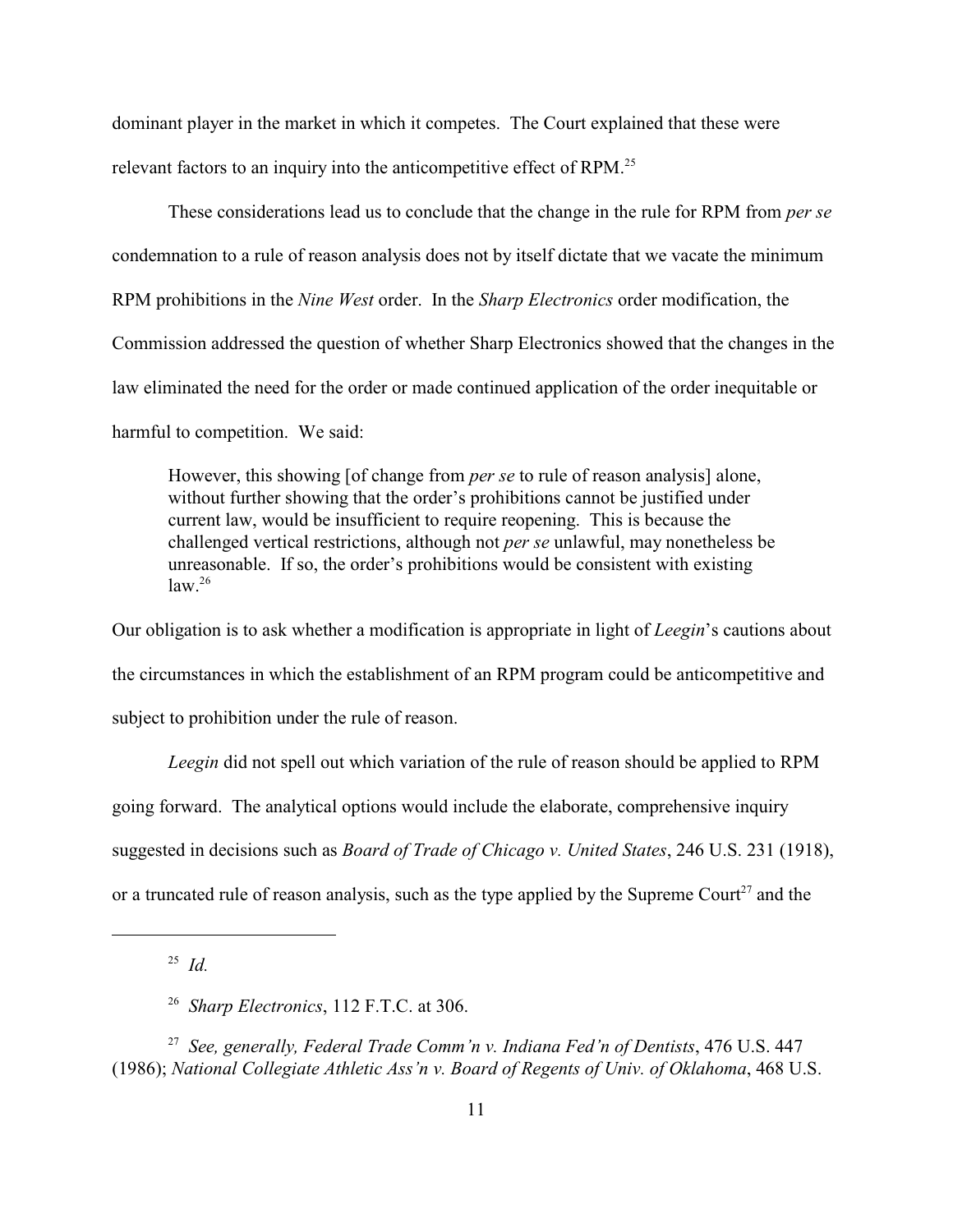U.S. Court of Appeals for the District of Columbia Circuit in *Polygram Holdings, Inc. v. Fed. Trade Comm'n*, 416 F.3d 29 (D.C. Cir. 2005), or some other truncated inquiry into the likely effects of the practice.<sup>28</sup> The *Leegin* decision may be read to suggest a truncated analysis, such as the one applied in *Polygram Holdings,* might be suitable for analyzing minimum resale price maintenance agreements, at least under some circumstances. The *Leegin* Court observed:

As courts gain experience considering the effects of these restraints by applying the rule of reason over the course of decisions, they can establish the litigation structure to ensure the rule operates to eliminate anticompetitive restraints from the market and to provide more guidance to businesses. Courts can, for example, devise rules over time for offering proof, or even presumptions where justified, to make the rule of reason a fair and efficient way to prohibit anticompetitive restraints and to promote competitive ones.<sup>29</sup>

In this and related passages, the Court has invited efforts by the lower courts, and this

Commission, after *Leegin* to devise rules "for offering proof, or even presumptions where

justified," to assess the reasonableness of RPM. The elaboration of such evidentiary rules and

substantive presumptions resembles the analytical approach that the D.C. Circuit endorsed in

*Polygram Holdings*. Under *Polygram Holdings*, if a practice is "inherently suspect" a defendant

using it must then "either identify some reason the restraint is unlikely to harm consumers, or

<sup>28</sup> The D.C. Circuit in *Polygram Holdings* explained its reasoning for adopting a truncated analysis:

Since *Professional Engineers* the Supreme Court has steadily moved away from the dichotomous approach – under which every restraint of trade is either unlawful per se, and hence not susceptible to a procompetitive justification, or subject to a full-blown rule-of-reason analysis – toward one in which the extent of the inquiry is tailored to the suspect conduct in each particular case.

*Polygram Holdings*, 416 F.3d at 34.

<sup>29</sup> Leegin, 127 S.Ct. at 2720.

<sup>85 (1984);</sup> and, *National Soc'y of Prof'l Engineers v. U.S.*, 435 U.S. 679 (1978).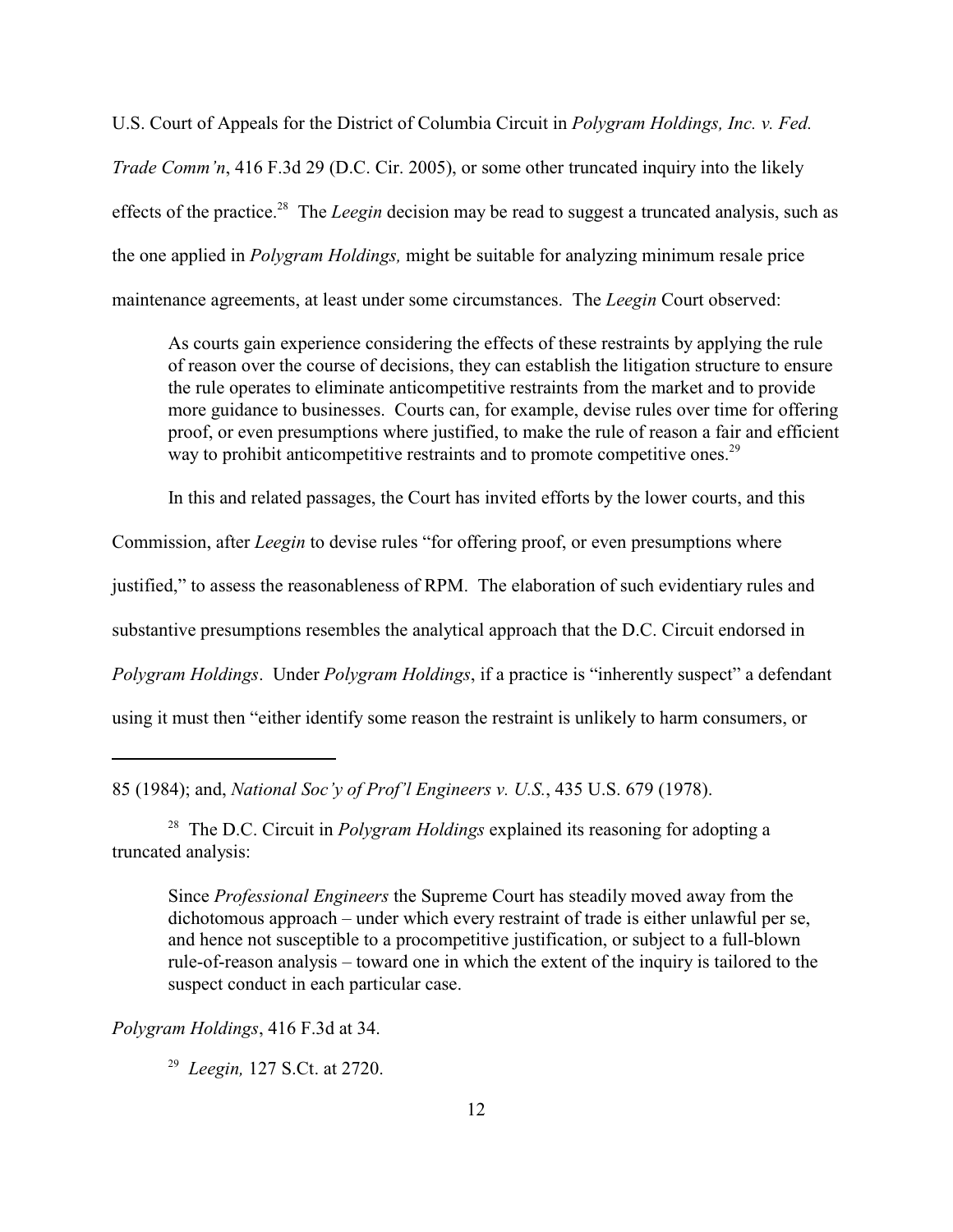identify some competitive benefit that plausibly offsets the apparent or anticipated harm."<sup>30</sup> What renders a practice "inherently suspect" is "not necessarily from anything 'inherent' in a business practice but from the close family resemblance between the suspect practice and another practice that already stands convicted in the court of consumer welfare."<sup>31</sup>

The question is whether, post-*Leegin*, RPM can be considered in some circumstances as "inherently suspect," and thus a worthy object for the scrutiny under the presumptions and phased inquiries that the D.C. Circuit approved in *Polygram Holdings* for certain horizontal restraints. On the one hand, manufacturers use RPM to ensure that retailers sell their products at prices fixed by the manufacturer. In this case, for example, Nine West states that the purpose of its Petition is to enable it to "maintain resale prices." One might say that there is a "close family resemblance" between Nine West's use of resale price maintenance and "another practice that already stands convicted in the court of consumer welfare" – horizontal price fixing. At the same time, in deciding to overrule the *per se* ban of *Dr. Miles*, the *Leegin* Court relied heavily upon commentary that said RPM can serve benign or competitive purposes.<sup>32</sup> The Court also explicitly noted that evidence of price effects would only be the beginning point for further analysis of competitive harm. This seems to indicate the Court's view that the price setting associated with an RPM agreement ordinarily is less intrinsically dangerous than agreements among direct rivals to set prices or other terms of trade.

 $^{31}$  *Id.* at 37.

<sup>&</sup>lt;sup>30</sup> Polygram Holdings, 416 F. 3d at 36.

<sup>&</sup>lt;sup>32</sup> Leegin, 127 S.Ct. at 2714-16.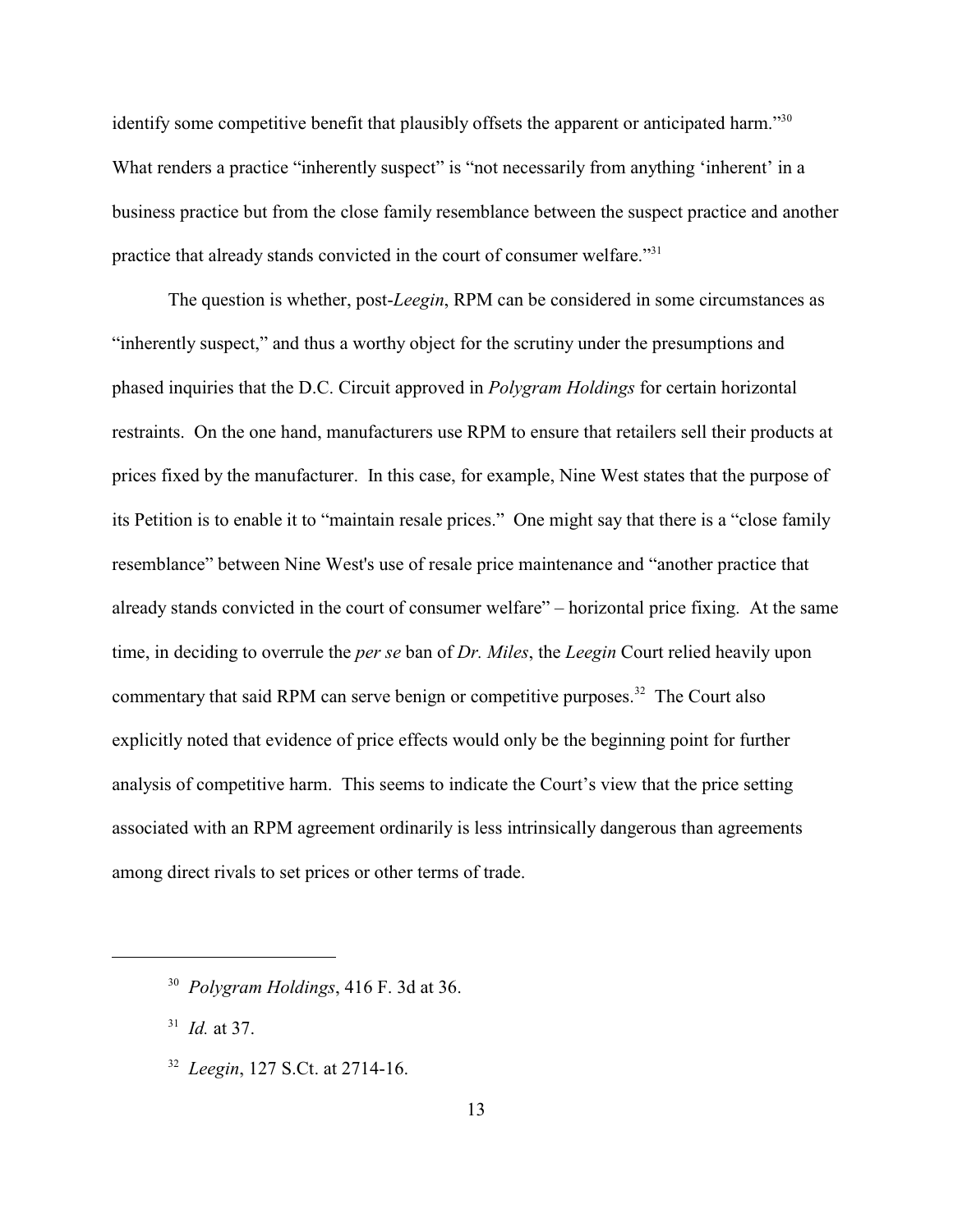RPM agreements ordinarily might be seen by the Court as less intrinsically dangerous than horizontal price-setting arrangements, but not invariably so. The Court's elaboration of these relevant factors provides an approach for identifying when RPM might be subjected to closer analytical scrutiny, such as that anticipated by *Polygram Holdings* or other truncated rule of reason analyses. For example, the *Leegin* Court said with respect to RPM that "unlawful price fixing, designed solely to obtain monopoly profits, is an ever present temptation" and explained that "a manufacturer with market power . . . might use resale price maintenance to give retailers an incentive not to sell the products of smaller rivals or new entrants" or "could discourage a manufacturer from cutting prices to retailers with the concomitant benefit of cheaper prices to consumers."<sup>33</sup>

At this early stage of the application of the teaching of *Leegin* by the lower courts and the Commission, the *Leegin* factors can serve as helpful guides to begin an assessment of when RPM deserves closer scrutiny. Through the Commission's own enforcement work, research, and external consultations such as workshops, we anticipate further refinements to this analysis, including the further specification of scenarios in which RPM poses potential hazards and those in which it does not.

#### **B. Application to Nine West's Petition**

It is within this framework that we consider Nine West's arguments that, post-*Leegin*, its practices will not harm competition and that procompetitive justifications warrant approval of its order modification request.<sup>34</sup> Consistent with the framework outlined above, two ways that Nine

<sup>&</sup>lt;sup>33</sup> *Id.* at 2716-17.

<sup>&</sup>lt;sup>34</sup> Polygram Holdings, 416 F.3d at 36.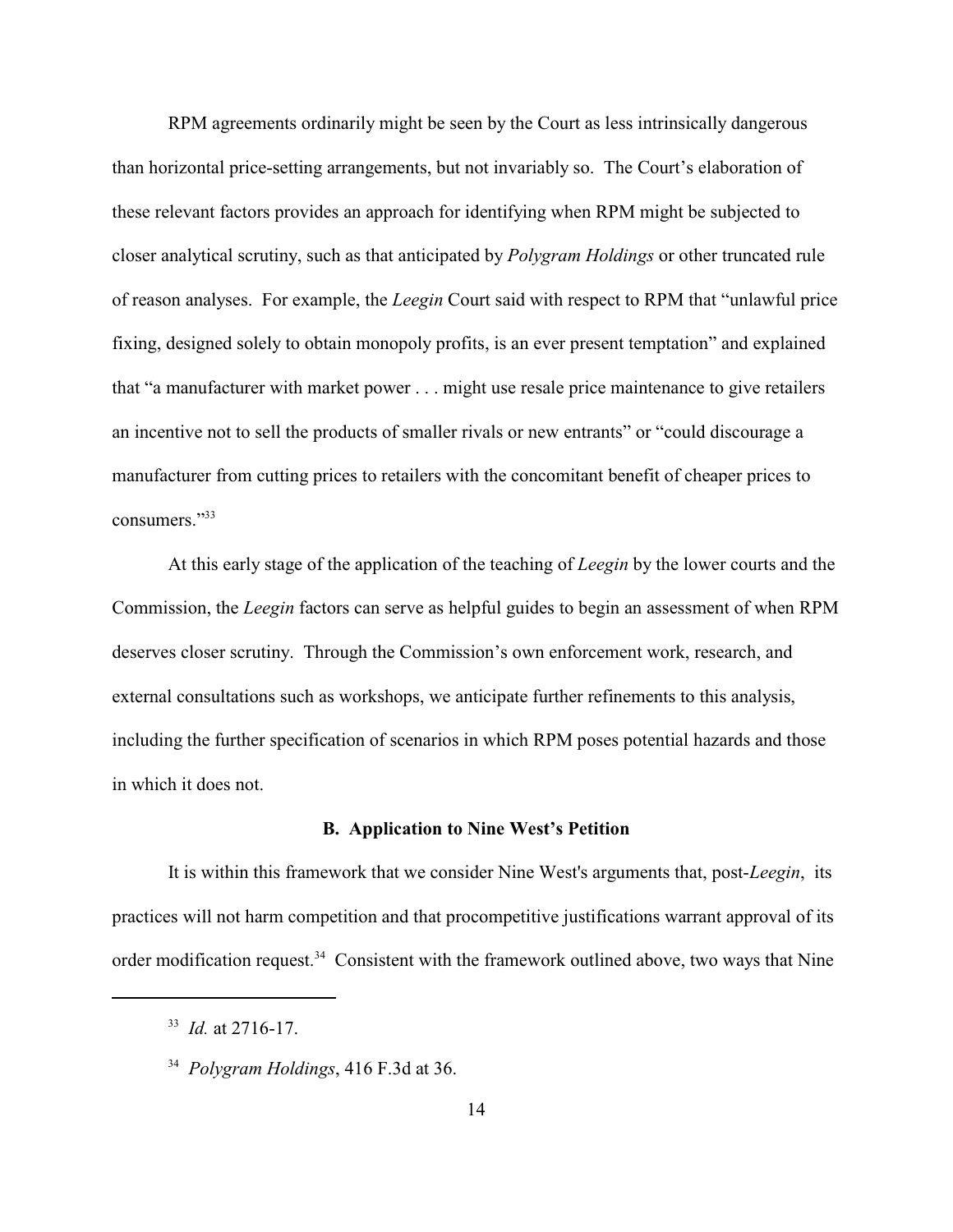West can demonstrate that its use of RPM will not harm competition is to show that it lacks market power, and that the impetus for the resale price maintenance is from Nine West itself and not retailers (*i.e.*, the result of a retailer cartel or pressure from a dominant, inefficient retailer). If market power does not exist, the forces of interbrand competition will discipline any supracompetitive pricing.<sup>35</sup> But, if market power does exist and those forces therefore will not discipline Nine West's resale prices, then it could be profitable for Nine West to impose higher resale prices than would otherwise prevail over a substantial period of time. That is harmful to both competition and consumers. That is the fundamental teaching of Sections 0.1 and 1.0 of the Merger Guidelines.<sup>36</sup>

On the record before us, it appears that Nine West has only a modest market share in any putative relevant product market in which it competes. This suggests *prima facie* that it lacks market power, and there is no reason to believe that there is collective market power in any putative market. There is also no evidence of a dominant, inefficient retailer in this market, and Nine West states that Nine West itself is responsible for its desire to engage in resale price maintenance; it is based on its wish to increase the services offered by retailers that sell Nine West products. We therefore grant Nine West's Petition on the basis that Nine West's use of resale price maintenance is not likely to harm consumers.

If we were to conclude that Nine West runs afoul of the *Leegin* factors and raises competitive concern, Nine West could also meet its burden by demonstrating that its use of resale

<sup>&</sup>lt;sup>35</sup> *GTE Sylvania*, 433 U.S. at 52, n.19 (1976).

<sup>&</sup>lt;sup>36</sup> United States Department of Justice and Federal Trade Commission, 1992 HORIZONTAL MERGER GUIDELINES (rev. April 8, 1997) (available at http://www.ftc.gov/bc/docs/horizmer.shtm).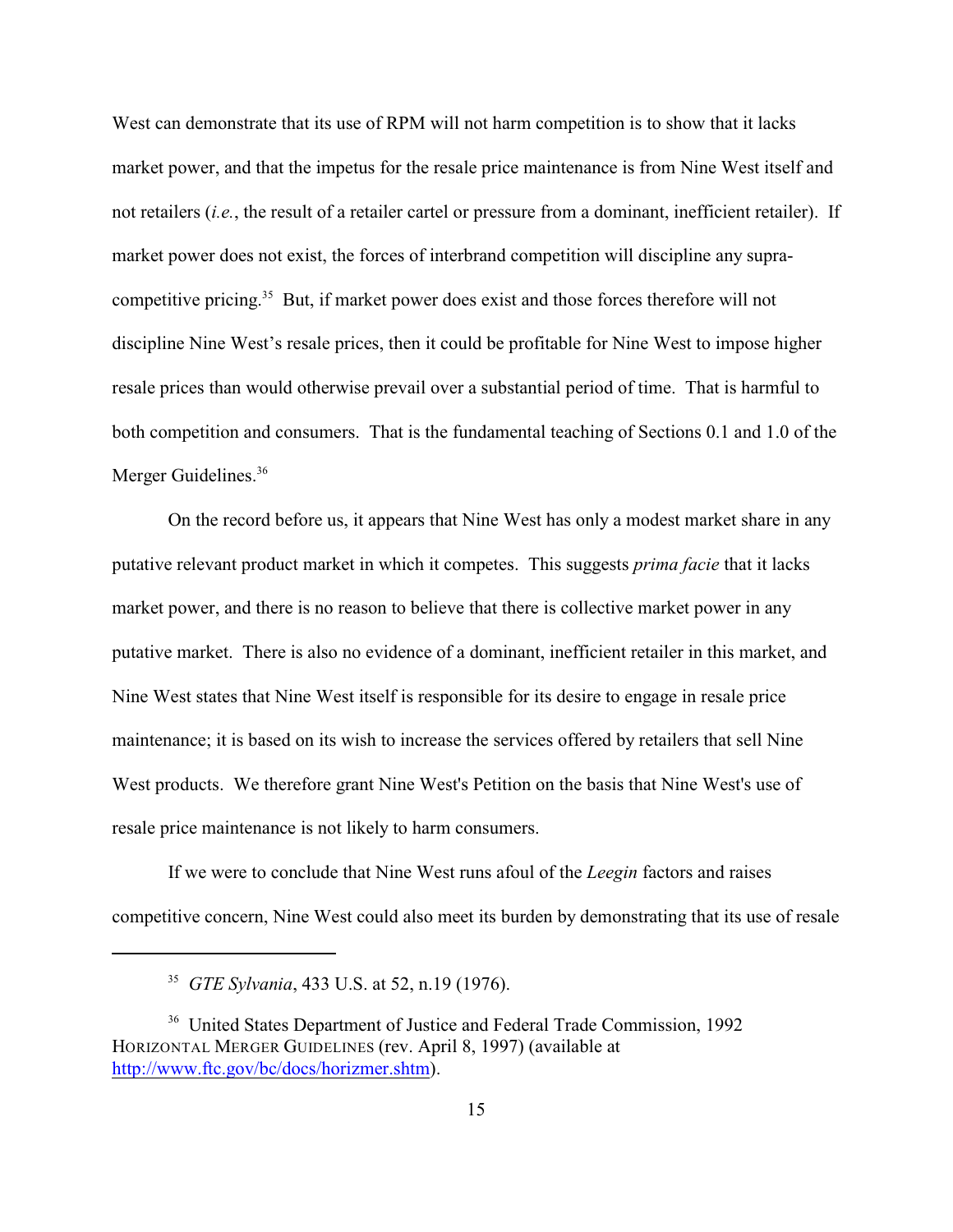price maintenance is procompetitive. For example, firms engaging in minimum resale price maintenance may be able to show a justification for the practice by presenting evidence that while the practice might increase resale prices for its products over what they would otherwise be, it enhances output. That might suggest that consumers place a higher value on non-price factors (such as service) than they do on price, so that the practice may be viewed as efficiencyenhancing.

Nine West asserts that implementation of minimum resale price maintenance agreements will increase consumer demand for its products and thereby enhance competition. However, Nine West has not provided evidence of procompetitive effects that would result from its use of resale price maintenance agreements beyond its conclusory assertion. Nine West asserts that it cannot provide any specific, empirical examples of procompetitive effects because it is prohibited from engaging in resale price maintenance agreements, except for unilateral termination under *Colgate*<sup>37</sup> Nine West also asserts that it is at a disadvantage compared to its competitors that are engaging in resale price maintenance agreements because if those competitors' programs are challenged, those competitors have the ability to "demonstrate their programs' validity with a showing of their procompetitive effects."<sup>38</sup> The former protestation has merit. The latter assertion does not.

<sup>&</sup>lt;sup>37</sup> Supplemental Petition at 9.

 $^{38}$  *Id.* at 9-10.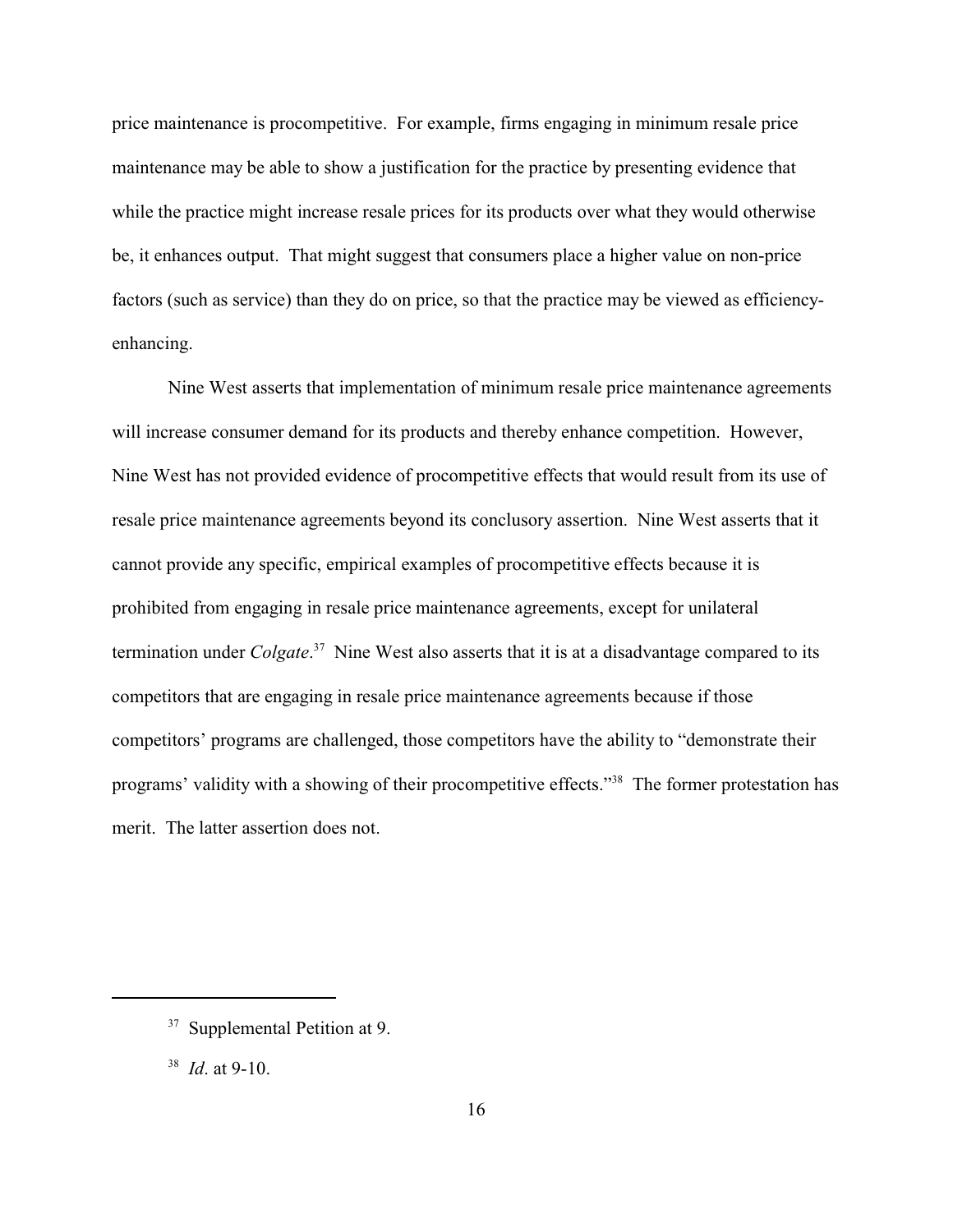## *THE COMMISSION GRANTS IN PART NINE WEST'S REQUEST FOR MODIFICATION*

*V.*

Although at this time we have determined that Nine West's potential use of resale price maintenance is not likely to harm consumers at this time, and we are setting aside that portion of the Commission's Order, the circumstances in the market could change. We have therefore concluded there is a basis to monitor the effects of Nine West's use of resale price maintenance. Depending on the circumstances, it may become necessary to determine if Nine West's use of resale price maintenance is procompetitive, as it claims in its Petition (but has not proved). Part of Nine West's rationale, if not its only rationale, for its desire to engage in resale price maintenance is unproven procompetitive efficiencies. Therefore, to aid the Commission in monitoring Nine West's use of resale price maintenance, we require Nine West to file a report with the Commission one, three, and five years after the Order has been modified that provides information describing Nine West's use of RPM and its effect on its prices and output.

We find that Nine West has met its burden under the analysis suggested in *Leegin* with respect to scenarios in which RPM may endanger competition. Nine West's potential use of RPM is currently not captured by the factors that *Leegin* identified as possible criteria for condemning RPM*.* In particular, Nine West has demonstrated that it lacks market power and that the Nine West itself is the source of the resale price maintenance. We grant Nine West's Petition on that basis. However, the Commission will continue to monitor the effects of Nine West's use of resale price maintenance should it choose to adopt a resale price maintenance program. The reporting obligations we impose on Nine West will aid in that process. The Commission may